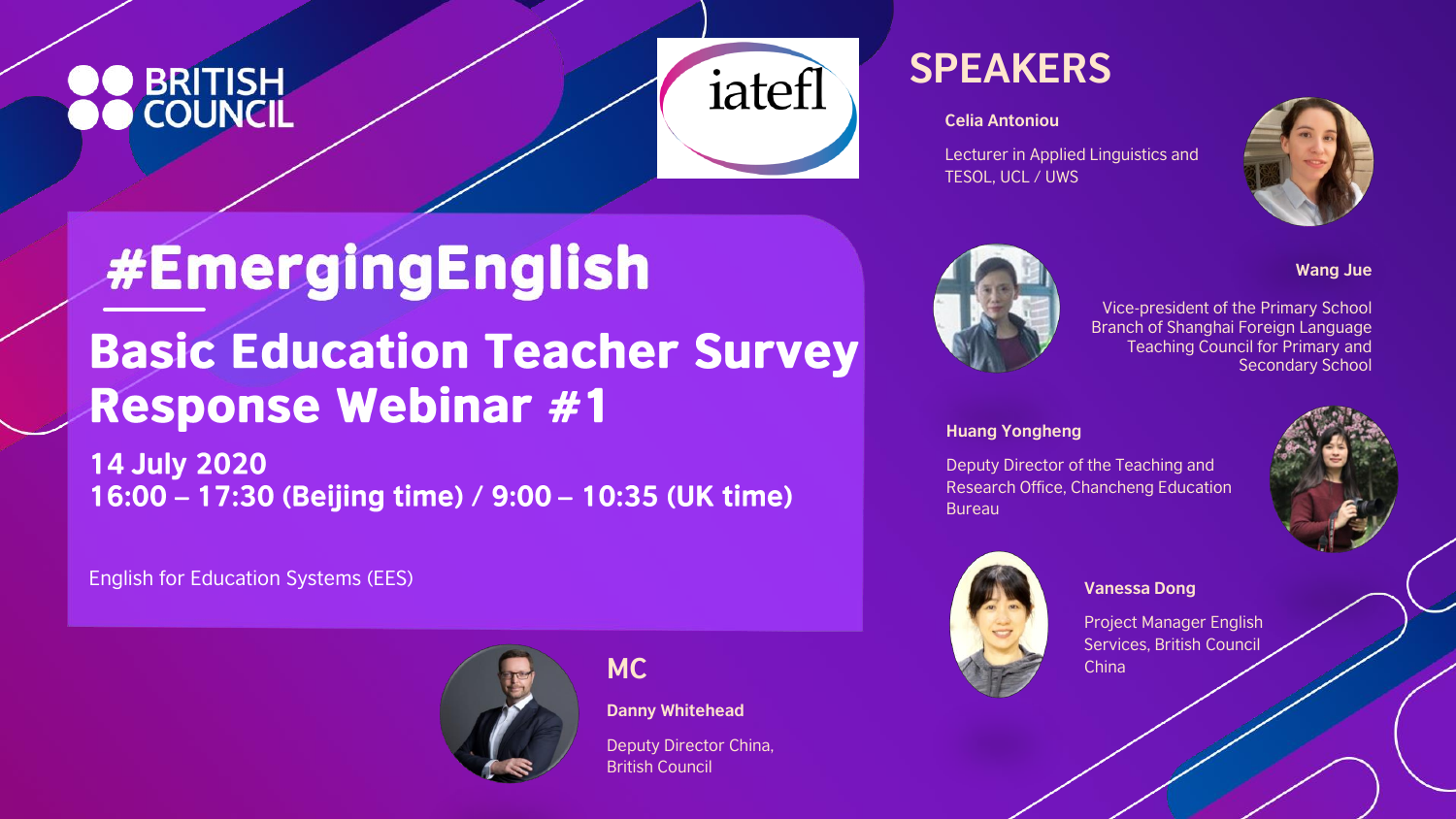

#### **Welcome to the Basic Education Teacher Survey Response Webinar #1**

This event is one of a series of 4 events held in July 2020 as part of the **#EmergingEnglish** series of events and mini-conferences, in partnership with IATEFL and NAFLE, based on the findings of the British Council China online teacher survey distributed to Chinese English teachers in late-April 2020. It is aimed at supporting the immediate needs of teachers who still currently teach online, or may do so in the future, whilst also supporting a return to classroom teaching and the integration of English teaching practices that are emerging from the experience of teaching during the Covid-19 pandemic.

#### **This webinar series will:**

- Share expertise in key areas identified by teachers through the China teacher online survey;
- Promote sharing of experience and insight, both locally and internationally, that can benefit teachers across the country in areas of English language teaching or other subjects;
- Offer suggestions on available UK and British Council resources in related areas to support teachers in their preparation and planning **2**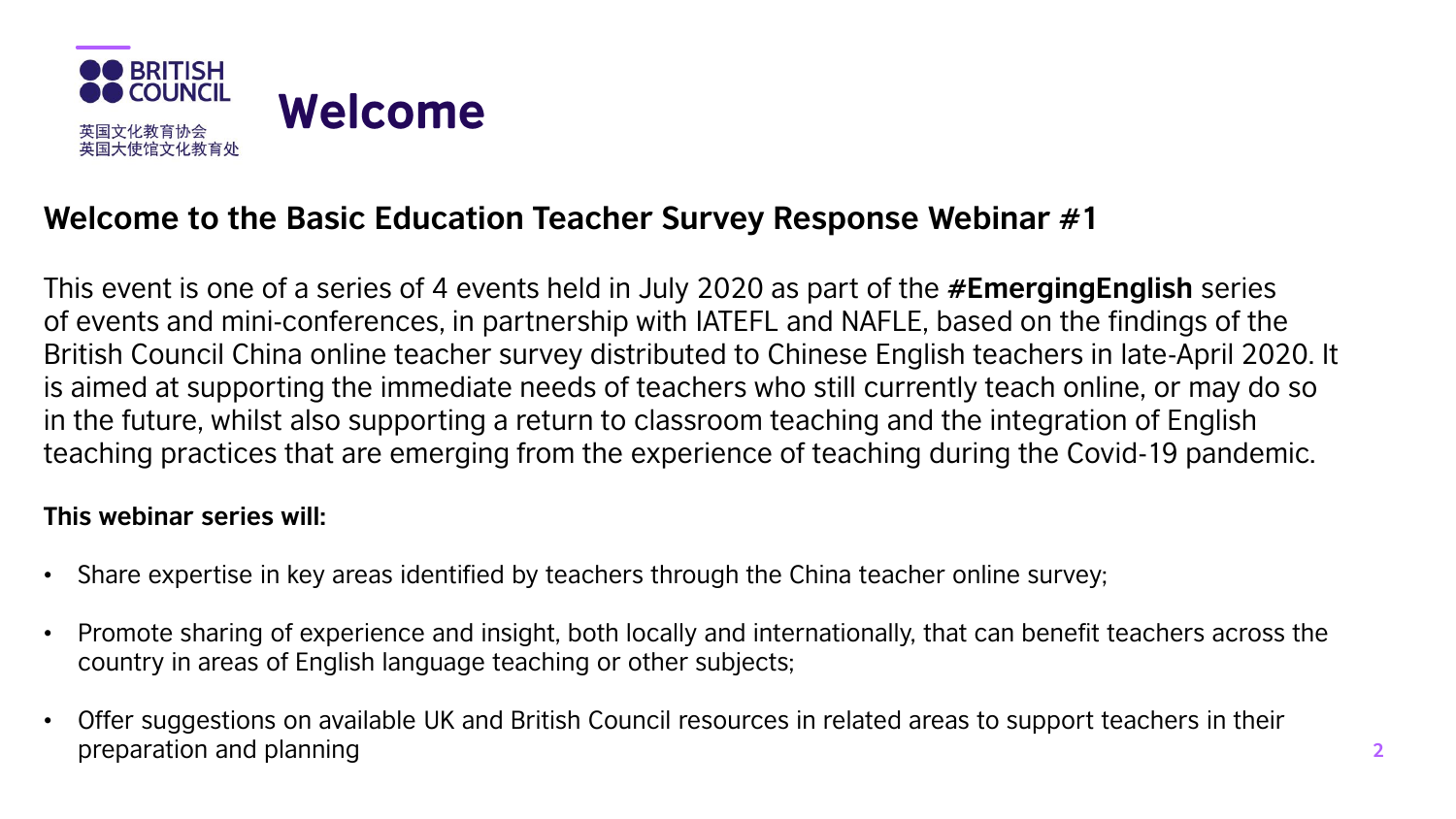

Today's webinar uses Zoom Webinar. There are functionality differences between this and Zoom meeting. **This webinar is being recorded**

## **Unfortunately, you cannot:**

- Turn on your audio
- Turn on your video

### **But, you can:**

- See and hear all presentations
- **Submit** questions for consideration in the Q and A (Please use  $\omega$  + speaker's name with your question)
- Use the chat function to share your ideas (Please do!)
- Presentations will be approximately 15 minutes.
- After each presentation questions from the Q and A will be presented to our speakers.
- We will answer as many questions as possible in the time we have (orally or written in the Q and A box)
- Webinar recordings, PPTs and certificate information will be made available after the webinar.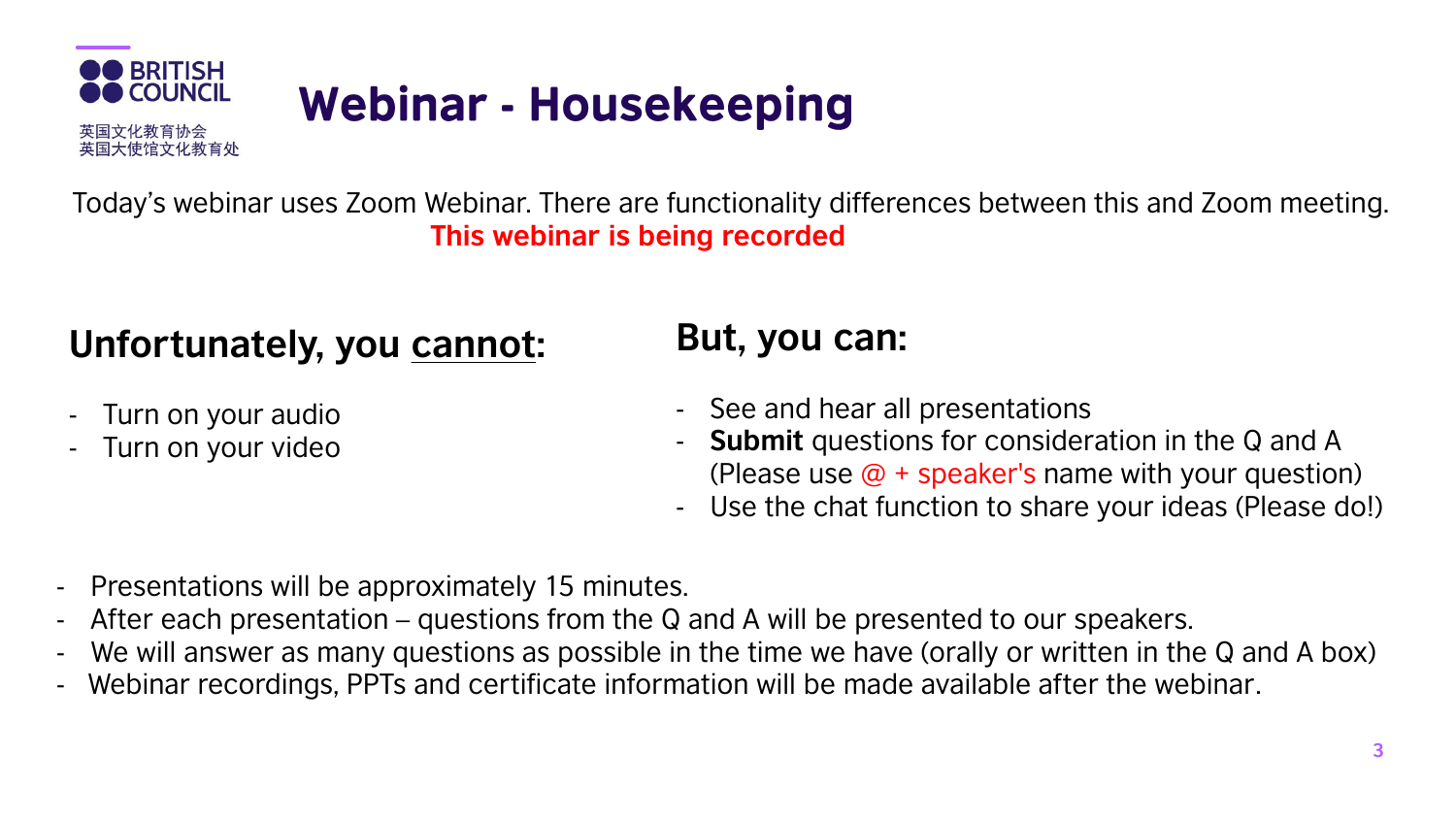

英国大使馆文化教育处



**Dr. Celia Antoniou** has worked as a Lecturer in Applied Linguistics and TESOL at the University of Portsmouth, UK and is a Senior Teaching Fellow at IOE, UCL in London. She is also an Assistant Professor and Programme leader for the BA in ESL at UWS. She holds an M.Phil. in Applied Linguistics from Trinity College Dublin, Ireland and a PhD in Applied Linguistics from the University of Essex, UK. Her main research interests lie in the areas of technology-enhanced learning, socio-cultural theory, teacher education and English for academic purposes.

In the past, she taught various forms of English as a Foreign Language in a variety of contexts in Greece, Ireland and the UK. She convenes linguistics and teacher training modules at both undergraduate and postgraduate levels along with a number of distance learning units that are offered to trainee teachers. She is involved in the Technology-Enhanced Learning SIG of BALEAP and the ReSIG of IATEFL as a committee member. **<sup>4</sup>**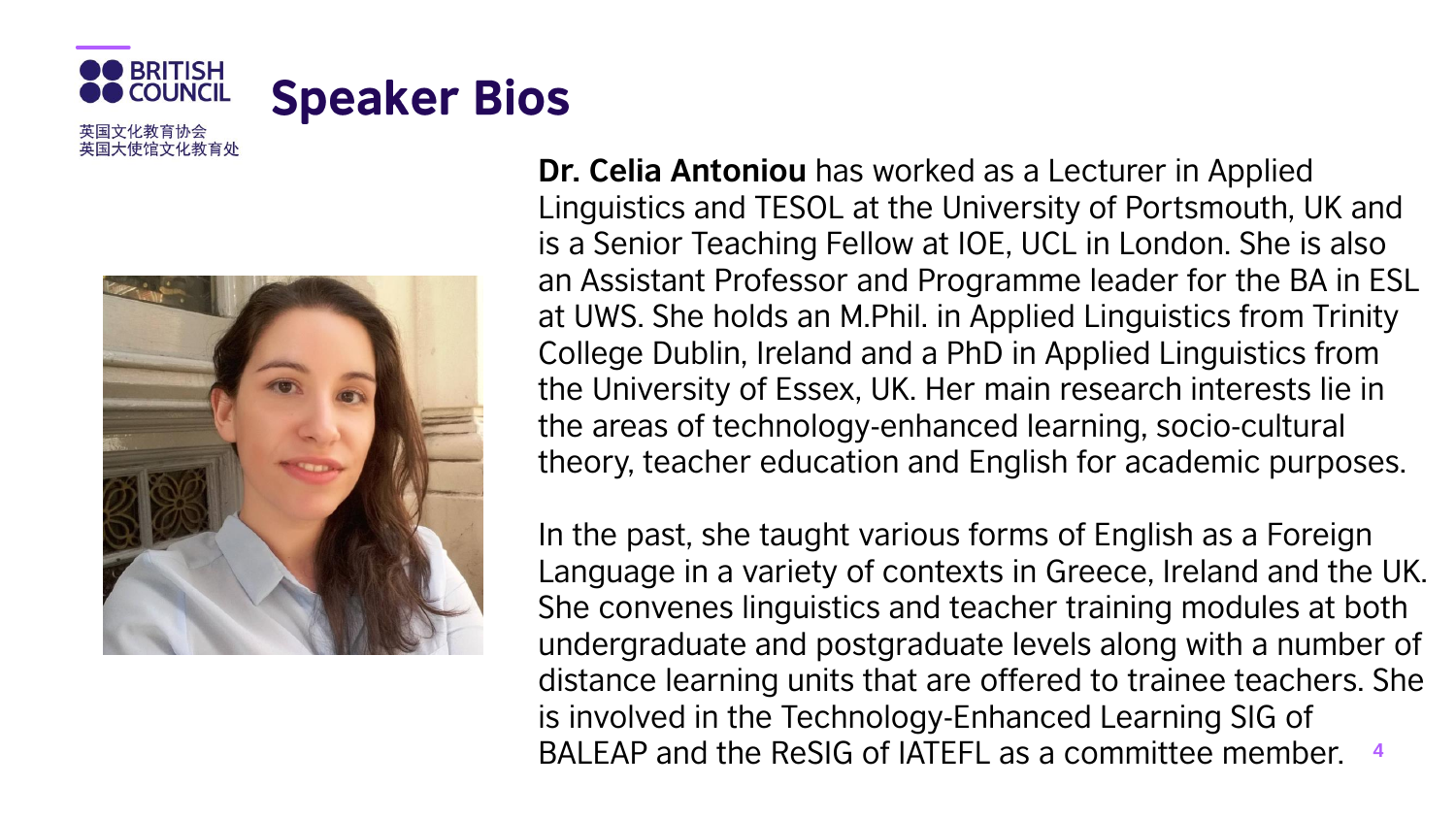

**Wang Jue**, vice -president of the Primary School Branch of the Shanghai Foreign Language Teaching council and has 31 years of experience in English teaching and teacher training. She always adheres to the goal of human development when designing teacher training courses and is adept at utilizing online and offline integrated training methods to ensure variety in the training process and the effectiveness of training results.

She has served as a member of the 2nd and 3rd expert groups of the Shanghai Famous Primary English Teacher Base in charge of the planning and implementation of the Shanghai Primary School English Teacher Training Program. She has also previously acted as a judge and commentator for the 7th, 8th and 9th National Primary School English Teaching Contests and is a member of the National Primary and Secondary English Teacher Training Outline Revision Group.

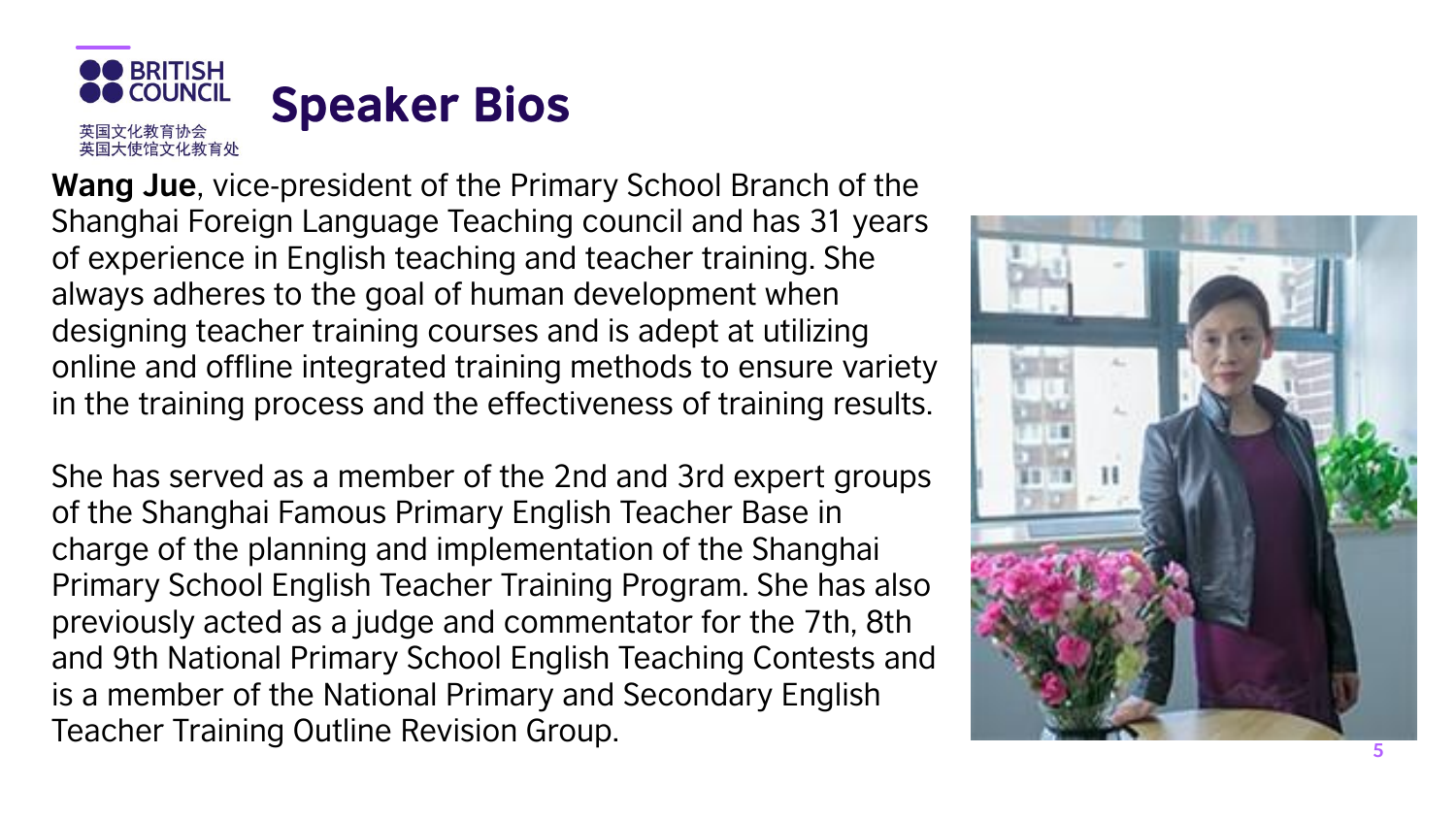

英国文化教育协会 英国大使馆文化教育处



**Huang Yongheng** is the Deputy Director of the Teaching and Research Office for the Chancheng Education Bureau. She holds a master's degree in English education from Leeds University, and boasts eight-years of teaching experience with 15-years of research experience in primary school English. She was named a teaching expert in the first national competition for English teachers of primary and secondary schools.

Ms. Huang is currently one of the chief teachers in Chancheng, Foshan. She has greatly contributed to primary school English teaching in areas of reading, unit-design and micro-courses. When online courses were mandatory during the recent pandemic, Ms. Huang also created the new concept of "microlearning."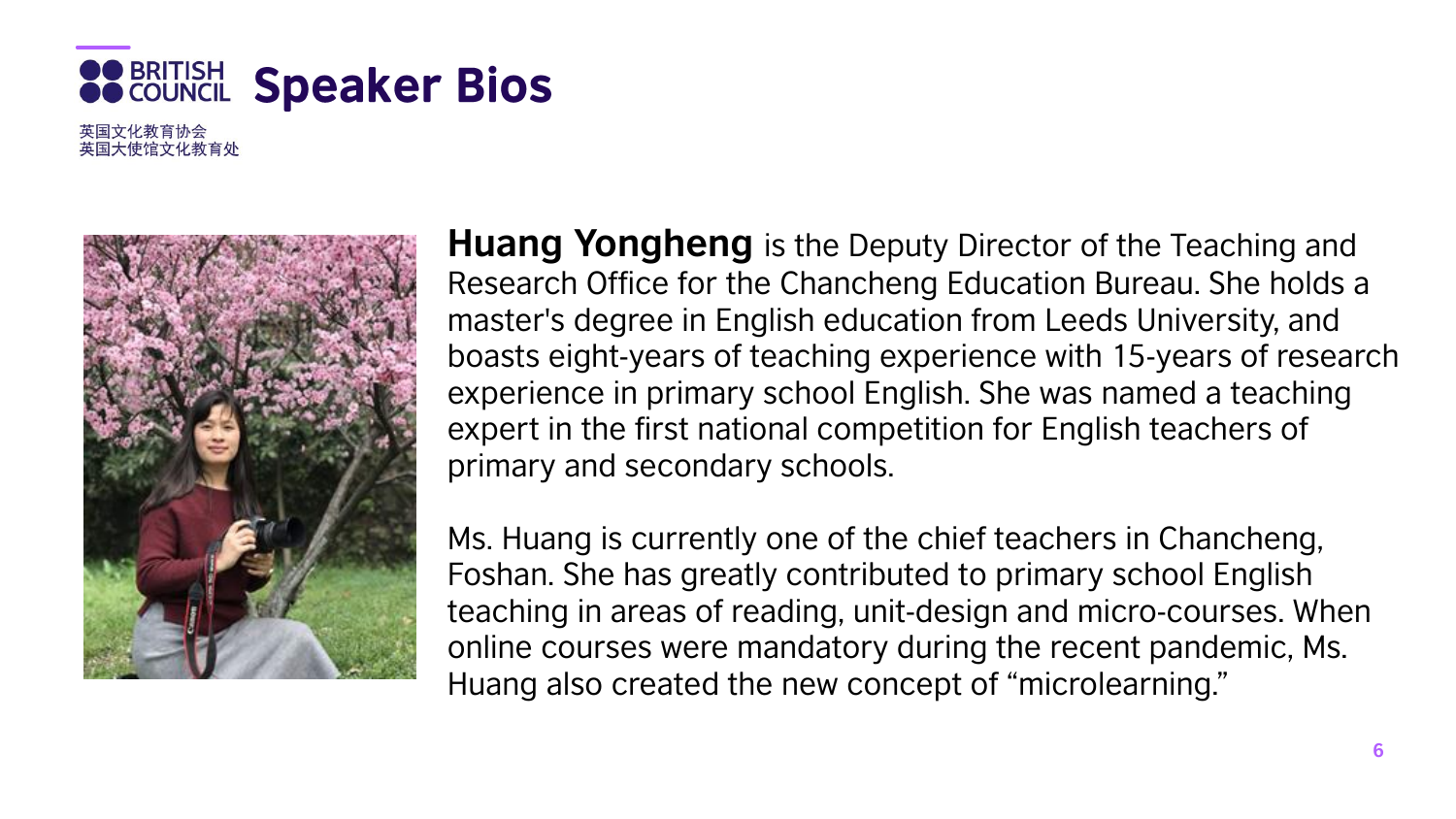

英国大使馆文化教育处



**Vanessa Dong** (Dong Liying) is the Project Manager for the British Council English Services. She has worked within the English learning market for more than 10 years, focusing on engaging learners, teachers, parents and professionals through the British Council's global English learning products to help them gain confidence and success in their learning and career pursuits.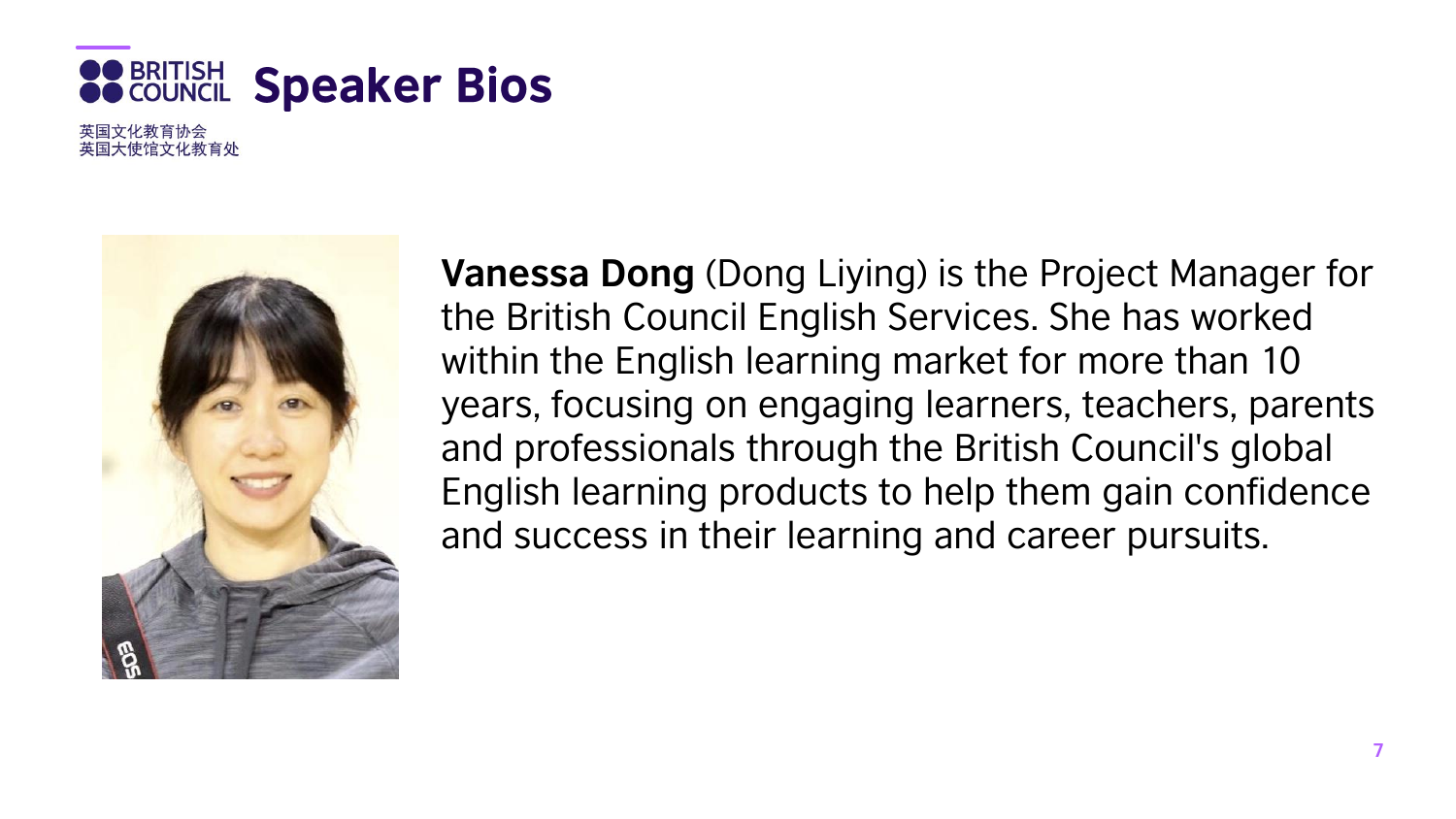

英国文化教育协会<br>英国大使馆文化教育处

## **Today's Agenda**



| <b>Time</b>        | <b>Topic</b>                                                                                                         | Language                    | <b>Speaker</b>                            | <b>Organisation</b>                                                                                                                                              |
|--------------------|----------------------------------------------------------------------------------------------------------------------|-----------------------------|-------------------------------------------|------------------------------------------------------------------------------------------------------------------------------------------------------------------|
| 16:00-<br>16:05    | <b>Welcome &amp; Introduction</b>                                                                                    | <b>English</b>              | Danny<br>Whitehead                        | <b>British Council, China</b>                                                                                                                                    |
| 16:05-<br>16:20    | 10 Tips for Developing Engaging<br><b>Online Pedagogic Tasks</b>                                                     | <b>English</b>              | Dr. Celia<br>Antoniou                     | <b>Lecturer in Applied Linguistics</b><br>and TESOL, UCL / UWS                                                                                                   |
| 16:20-<br>16:30    |                                                                                                                      | <b>English</b>              | Q & A for Dr.<br>Celia<br>Antoniou        |                                                                                                                                                                  |
| 16:30-<br>16:45    | <b>Finding Tasks in your Teaching</b><br><b>Materials</b>                                                            | <b>Chinese</b>              | <b>Wang Jue</b>                           | Vice President of the Primary<br>School Branch of the Shanghai<br><b>Foreign Language Teaching</b><br><b>Council for Primary and</b><br><b>Secondary Schools</b> |
| 16:45-<br>16:55    |                                                                                                                      | English /<br><b>Chinese</b> | Q & A<br>for Wang Jue                     |                                                                                                                                                                  |
| $16:55-$<br>17:10  | <b>Microlearning Comes with Big</b><br><b>Help</b>                                                                   | <b>English</b>              | Huang<br>Yongheng                         | Deputy Director of the Teaching<br>and Research Office,<br><b>Chancheng Education Bureau</b>                                                                     |
| $17:10-$<br>17:20  |                                                                                                                      | <b>Chinese</b>              | <b>Q &amp; A</b><br>for Huang<br>Yongheng |                                                                                                                                                                  |
| $17:20 -$<br>17:30 | <b>English Products to Support Self-</b><br>Access and Blended Learning for<br><b>Teachers and Learners in China</b> | <b>Chinese</b>              | Vanessa<br>Dong                           | <b>British Council, China</b>                                                                                                                                    |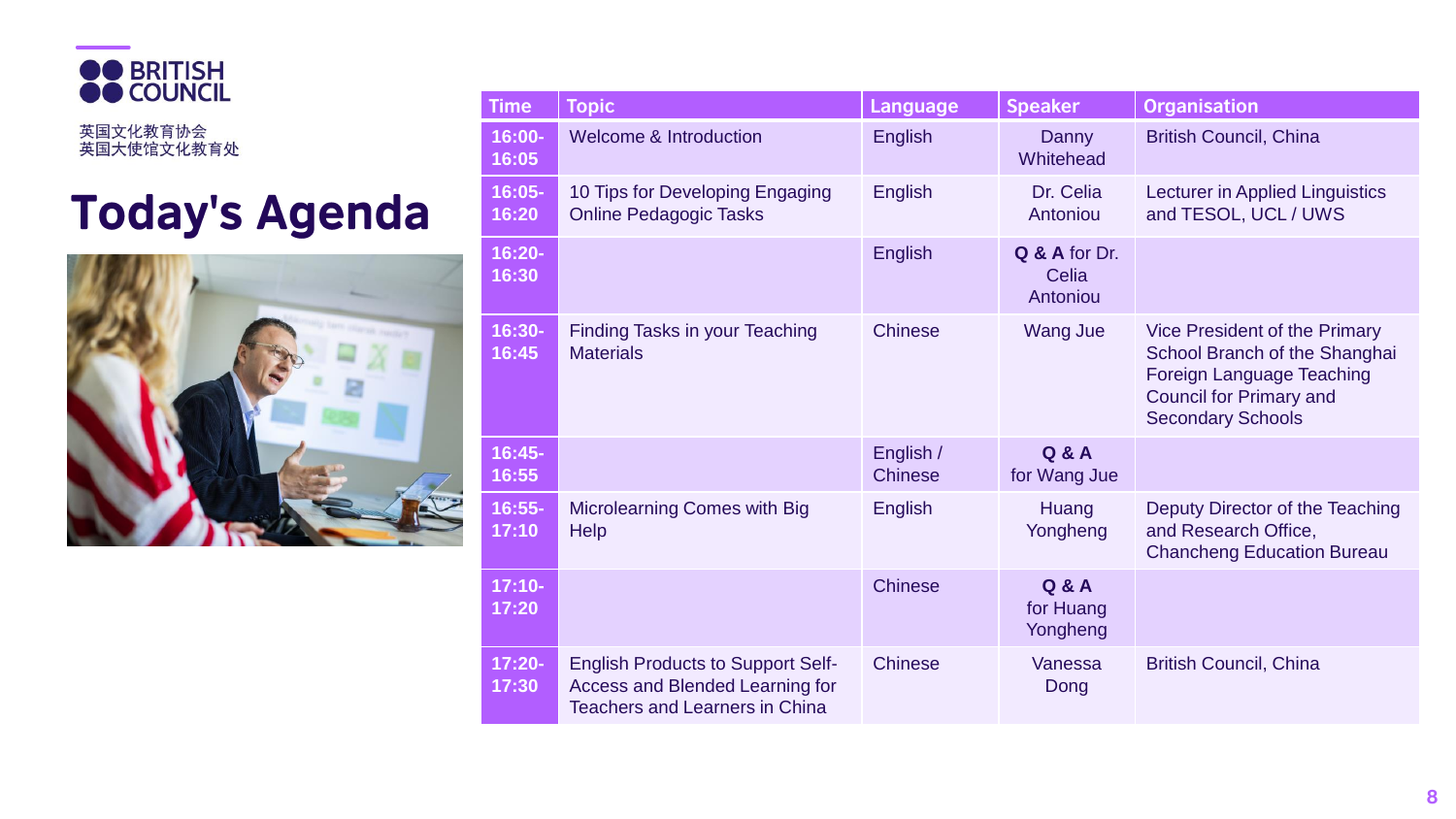

#### **The remaining 3 BE webinars in the series are on:**



**Scan to register on Zoom**